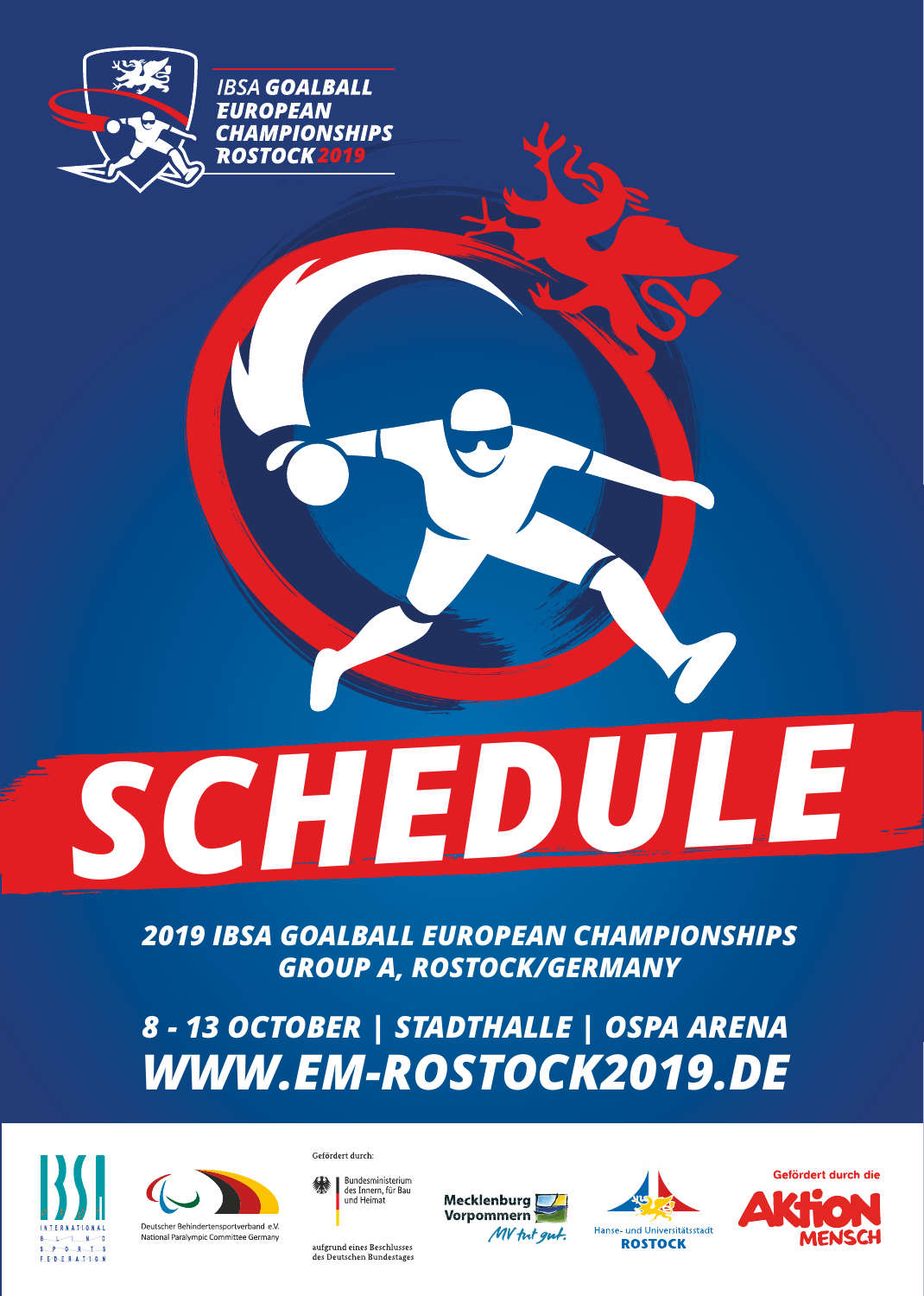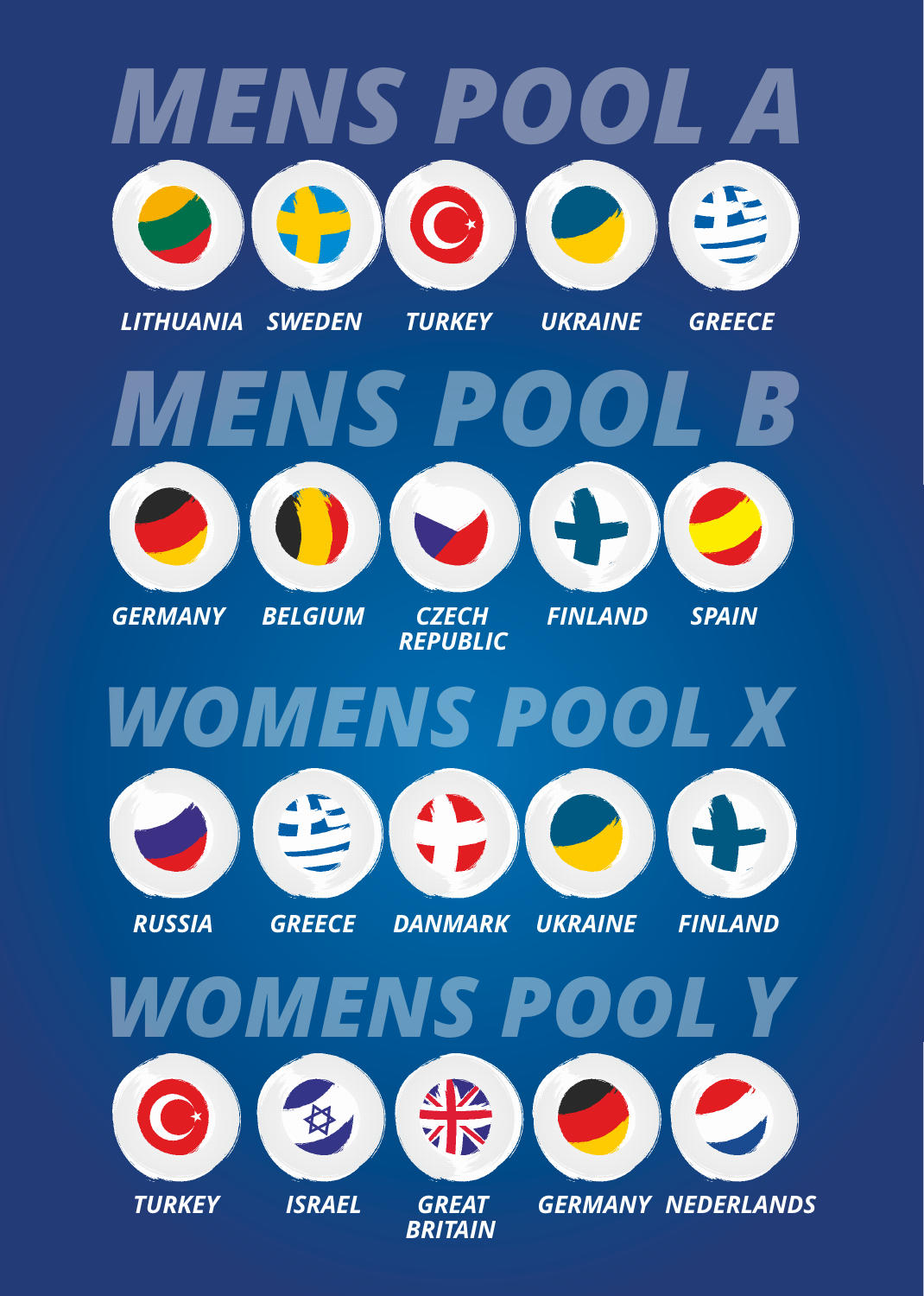



## *STADTHALLE*

**18:30 GAME #1 | POOL B GERMANY VS. SPAIN M**  $\bullet$ 





**FEMALE GAMES**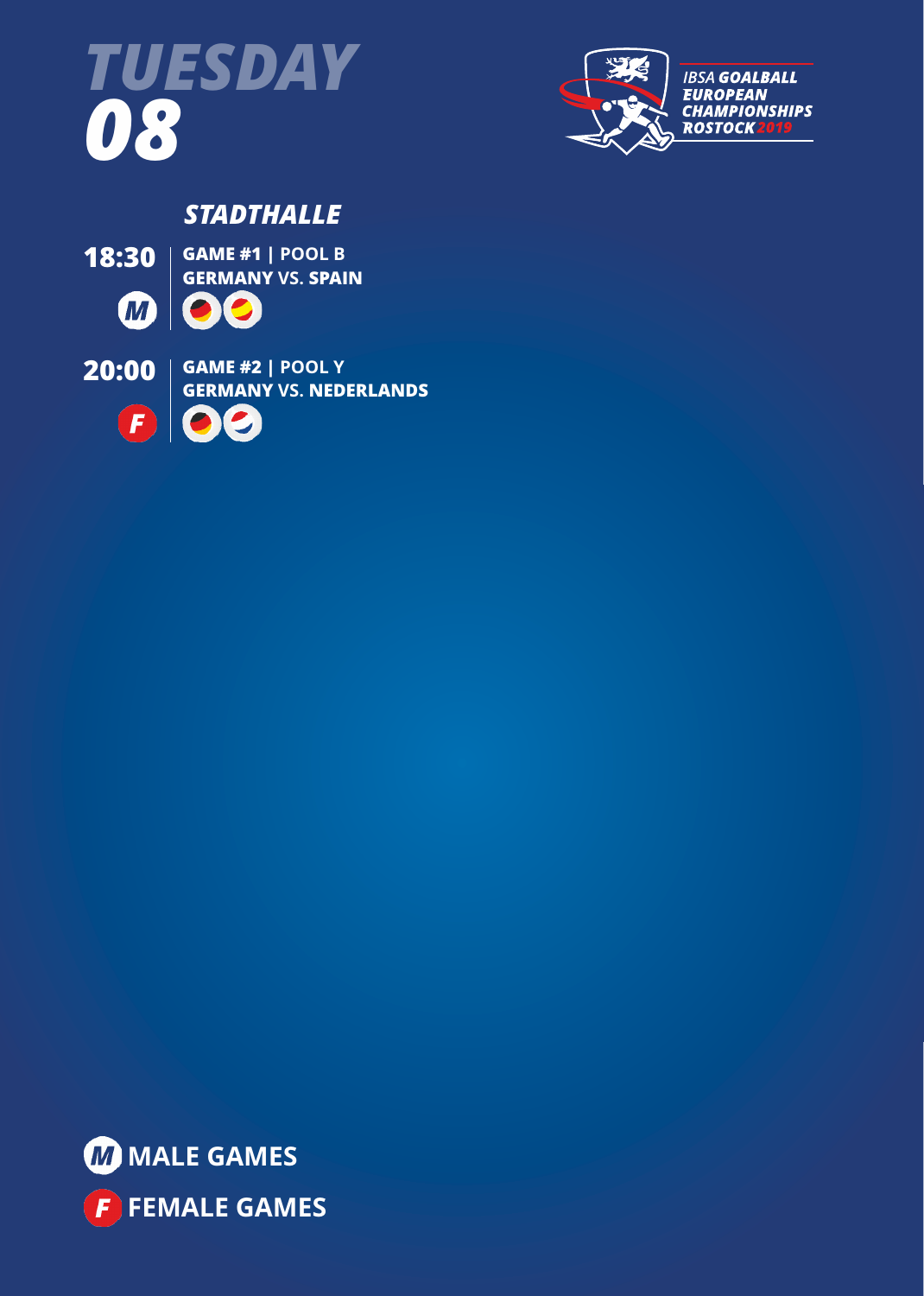



*OSPA-ARENA*

**GAME #6 | POOL A UKRAINE VS. SWEDEN**

**SPAIN VS. FINLAND**

**GAME #10 | POOL B**

**GAME #14 | POOL Y**

**TURKEY VS. NEDERLANDS**

**DANMARK VS. FINLAND**

**GAME #18 | POOL X UKRAINE VS. RUSSIA**

**TURKEY VS. UKRAINE**

**BELGIUM VS. CZECH REPUBLIC**

**GERMANY VS. GREAT BRITAIN**

**LITHUANIA VS. GREECE**

**10:00 GAME #4 | POOL A**

**12:20 GAME #8 | POOL B**

**15:20 GAME #12 | POOL Y**

器

**17:40 GAME #16 | POOL X**

**11:10**

**M** 

**M** 

**M** 

**M** 

 $\sqrt{F}$ 

 $\sqrt{F}$ 

 $\left( \mathbf{F}\right)$ 

 $\vert F \vert$ 

М

**13:30**

**16:30**

**18:50**

**20:00**

**GAME #19 | POOL Y 20:00 GAME #20 | POOL A**

# *STADTHALLE*

- **10:00 GAME #3 | POOL X FINLAND VS. GREECE**  $\sqrt{2}$
- **11:10 GAME #5 | POOL Y TURKEY VS. GREAT BRITAIN**  $\sqrt{F}$
- **12:20 GAME #7 | POOL X RUSSIA VS. DANMARK**
- **13:30 GAME #9 | POOL X**  $\sqrt{F}$

 $\mathbf{F}$ 

- **GREECE VS. UKRAINE**
- **15:20 GAME #11 | POOL A**

**GREECE VS. TURKEY**

- **M**
- $\bullet$
- **16:30**

**18:50**

 $\textcolor{red}{\blacksquare}$ 

**W** 

F

- 
- **GAME #13 | POOL A SWEDEN VS. LITHUANIA**

**CZECH REPUBLIC VS. FINLAND**

- $\boldsymbol{M}$
- -
- -
- -
- -
- -
- 
- 
- -
- 
- 
- 
- 
- 
- 
- 
- 
- -
	-
- 

**17:40 GAME #15 | POOL B**

- 
- 
- 
- 
- -
- 
- 
- 
- 
- 
- 
- - -
	-
- -

**GAME #17 | POOL B GERMANY VS. BELGIUM**

**GERMANY VS. ISRAEL**

- 
- 
- 
- 
- 
- 
- 
- -
	-
	-
- -
	-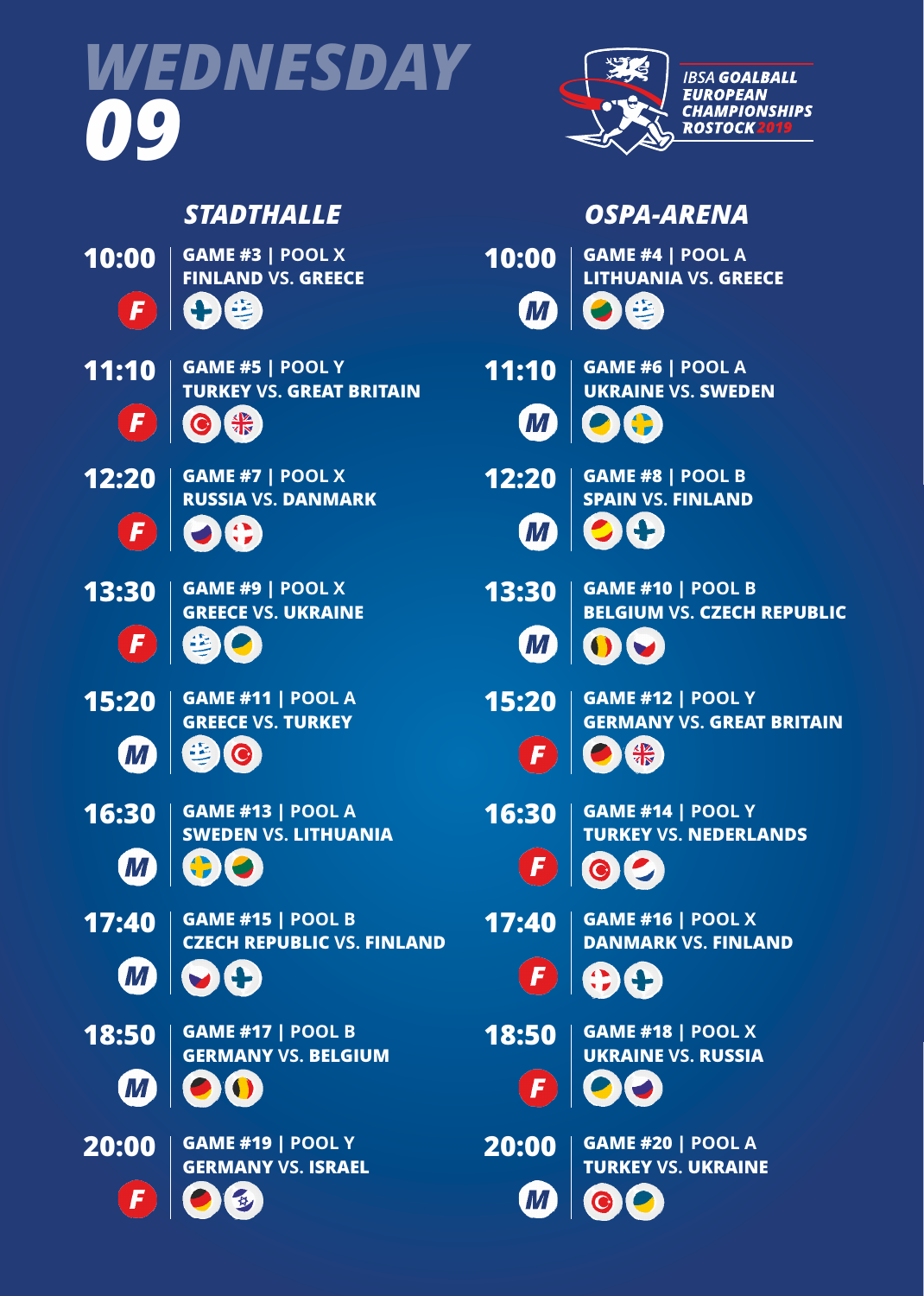*THURSDAY 10*



## *STADTHALLE*























F





*OSPA-ARENA*

 $\bm{M}$ 

| 09:00                           | <b>GAME #21   POOL X</b><br><b>GREECE VS. DANMARK</b>          | 09:00                   | <b>GAME #22   POOL B</b><br><b>SPAIN VS. CZECH REPUBLIC</b>     |
|---------------------------------|----------------------------------------------------------------|-------------------------|-----------------------------------------------------------------|
| $\left  \boldsymbol{F} \right $ | 生代                                                             | $\blacksquare$          | OIV                                                             |
| 10:10                           | <b>GAME #23   POOL A</b><br><b>GREECE VS. SWEDEN</b>           | 10:10                   | <b>GAME #24   POOL Y</b><br><b>ISRAEL VS. NEDERLANDS</b>        |
| $\boldsymbol{\varPi}$           | $\blacksquare$                                                 | $\vert F \vert$         | 如                                                               |
|                                 | <b>11:20</b>   GAME #25   POOL X<br><b>UKRAINE VS. FINLAND</b> | 11:20                   | <b>GAME #26   POOL B</b><br><b>GERMANY VS. FINLAND</b>          |
| $\left  \bm{F} \right $         | 214                                                            | $\boldsymbol{H}$        | $\bullet$                                                       |
| 12:30                           | <b>GAME #27   POOL X</b><br><b>RUSSIA VS. GREECE</b>           | 12:30                   | <b>GAME #28   POOL B</b><br><b>BELGIUM VS. SPAIN</b>            |
| $\left($ F                      | つき                                                             | $\boldsymbol{M}$        |                                                                 |
| 13:40                           | <b>GAME #29   POOL A</b><br><b>TURKEY VS. LITHUANIA</b>        | 13:40                   | <b>GAME #30   POOL Y</b><br><b>ISRAEL VS. TURKEY</b>            |
| $\blacksquare$                  | $\bullet$                                                      | $\left  \bm{F} \right $ | 母                                                               |
| 15:20                           | <b>GAME #31   POOL A</b><br><b>UKRAINE VS. GREECE</b>          | 15:20                   | <b>GAME #32   POOL Y</b><br><b>NEDERLANDS VS. GREAT BRITAIN</b> |
| $\boldsymbol{\varPi}$           |                                                                | $\vert F \vert$         |                                                                 |
| 16:30                           | <b>GAME #33   POOL B</b><br><b>FINLAND VS. BELGIUM</b>         | 16:30                   | <b>GAME #34   POOL X</b><br><b>DANMARK VS. UKRAINE</b>          |
|                                 | M +O                                                           |                         | 190                                                             |
| 17:40                           | <b>GAME #35   POOL B</b><br><b>GERMANY VS. CZECH REPUBLIC</b>  | 17:40                   | <b>GAME #36   POOL X</b><br><b>FINLAND VS. RUSSIA</b>           |
| $\boldsymbol{\mathit{m}}$       |                                                                | $\vert F \vert$         | H                                                               |
| 18:50                           | <b>GAME #37   POOL Y</b><br><b>GERMANY VS. TURKEY</b>          | 18:50                   | <b>GAME #38   POOL A</b><br><b>SWEDEN VS. TURKEY</b>            |
| F                               |                                                                | М                       | $\bullet$ 10                                                    |
| 20:00                           | <b>GAME #39   POOL Y</b><br><b>GREAT BRITAIN VS. ISRAEL</b>    | 20:00                   | <b>GAME #40   POOL A</b><br><b>LITHUANIA VS. UKRAINE</b>        |
|                                 |                                                                |                         |                                                                 |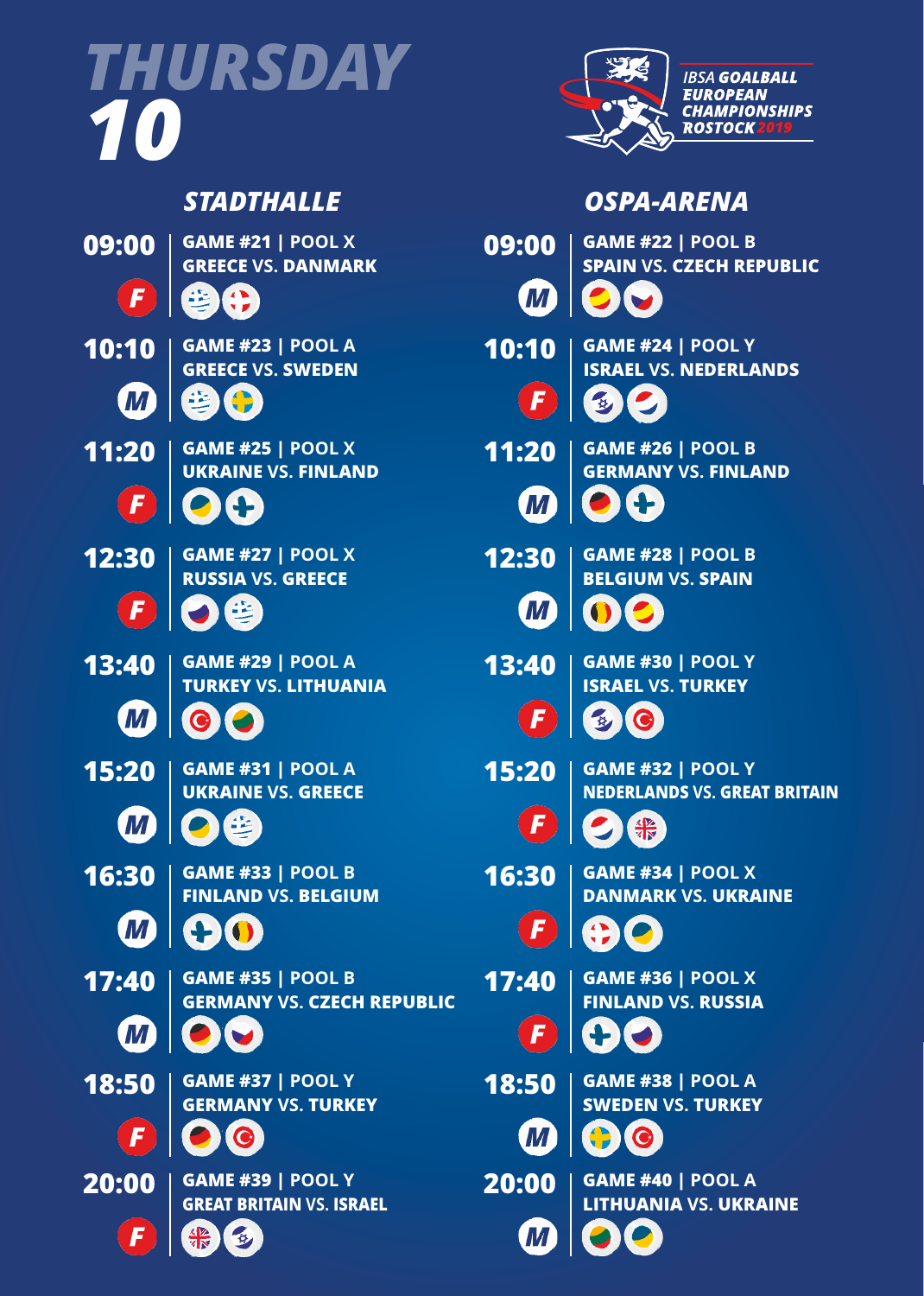



# *STADTHALLE*

| 10:00 |  |
|-------|--|
| (M)   |  |

**A 5th VS. B 5th 9th-10th GAME #41**



**QUARTER FINAL 1 X 1st VS. Y 4th GAME #43**



 $\left( \mathbf{F}\right)$ 

**QUARTER FINAL 3 Y 1st VS. X 4th GAME #45**



**QUARTER FINAL 1 A 1st VS. B 4th GAME #47**



**M** 

**QUARTER FINAL 3 B 1st VS. A 4th GAME #49**

|            | OSPA-ARENA                                |
|------------|-------------------------------------------|
| 11:00      | <b>GAME #42</b><br>X 5th VS. Y 5th        |
| $\sqrt{F}$ | <b>9th-10th</b>                           |
| 13:00      | <b>GAME #44</b><br>Y 2nd VS. X 3rd        |
| $\sqrt{F}$ | <b>QUARTER FINAL 2</b>                    |
| 15:00      | <b>GAME #46</b><br>X 2nd VS. Y 3rd        |
| (F)        | <b>QUARTER FINAL 4</b>                    |
| 17:00      | <b>GAME #48</b><br><b>B 2nd VS. A 3rd</b> |
| <b>WA</b>  | <b>QUARTER FINAL 2</b>                    |
| 19:00      | <b>GAME #50</b><br>A 2nd VS. B 3rd        |
|            | <b>QUARTER FINAL 4</b>                    |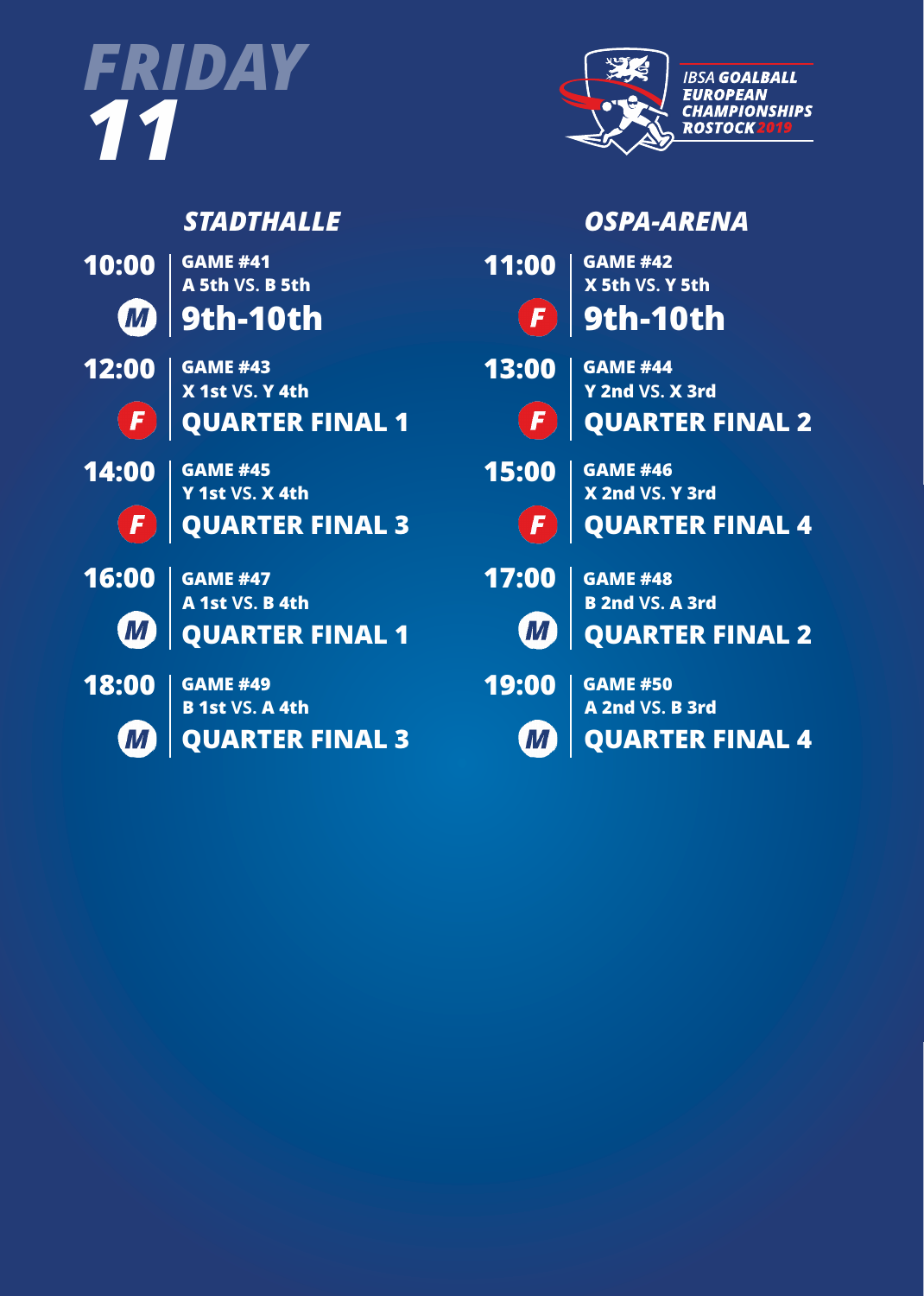



|                             | <b>STADTHALLE</b>                                       |                         | <b>OSPA-ARENA</b>                                   |
|-----------------------------|---------------------------------------------------------|-------------------------|-----------------------------------------------------|
| 09:00                       | <b>GAME #51</b><br><b>WINNER QF1 VS. WINNER Qf2</b>     | 09:00                   | <b>GAME #52</b>                                     |
| $\left  \mathbf{F} \right $ | <b>SEMI FINAL 1</b>                                     | $\left( \bm{F} \right)$ | 5th-8th                                             |
| 11:00                       | <b>GAME #54</b><br><b>WINNER QF3 VS. WINNER QF 4</b>    | 10:30                   | <b>GAME #53</b>                                     |
| $\left($ F $\right)$        | <b>SEMI FINAL 2</b>                                     | $\vert F \vert$         | 5th-8th                                             |
| 13:00                       | <b>GAME #56</b><br><b>WINNER QF1 VS. WINNER QF2</b>     | 12:00                   | <b>GAME #55</b>                                     |
| $\boldsymbol{\varPi}$       | <b>SEMI FINAL 1</b>                                     | $\blacksquare$          | <b>5th-8th</b>                                      |
| 15:00                       | <b>GAME #58</b>                                         | 13:30                   | <b>GAME #57</b>                                     |
| $\bm{M}$                    | <b>WINNER QF3 VS. WINNER QF4</b><br><b>SEMI FINAL 2</b> | $\textbf{I}$            | <b>5th-8th</b>                                      |
| 16:30                       | <b>GAME #59</b><br><b>Looser #52 VS. LOOSER #53</b>     | 16:30                   | <b>GAME #60</b><br><b>WINNER #52 VS. WINNER #53</b> |
| $\mathbf{F}$                | <b>7-8th</b>                                            |                         | 5th-6th                                             |
| 18:00                       | <b>GAME #61</b><br><b>LOOSER #55 VS. LOOSER #57</b>     | 18:00                   | <b>GAME #62</b><br><b>WINNER #55 VS. WINNER #57</b> |
| M)                          | <b>7-8th</b>                                            | M)                      | 5th-6h                                              |